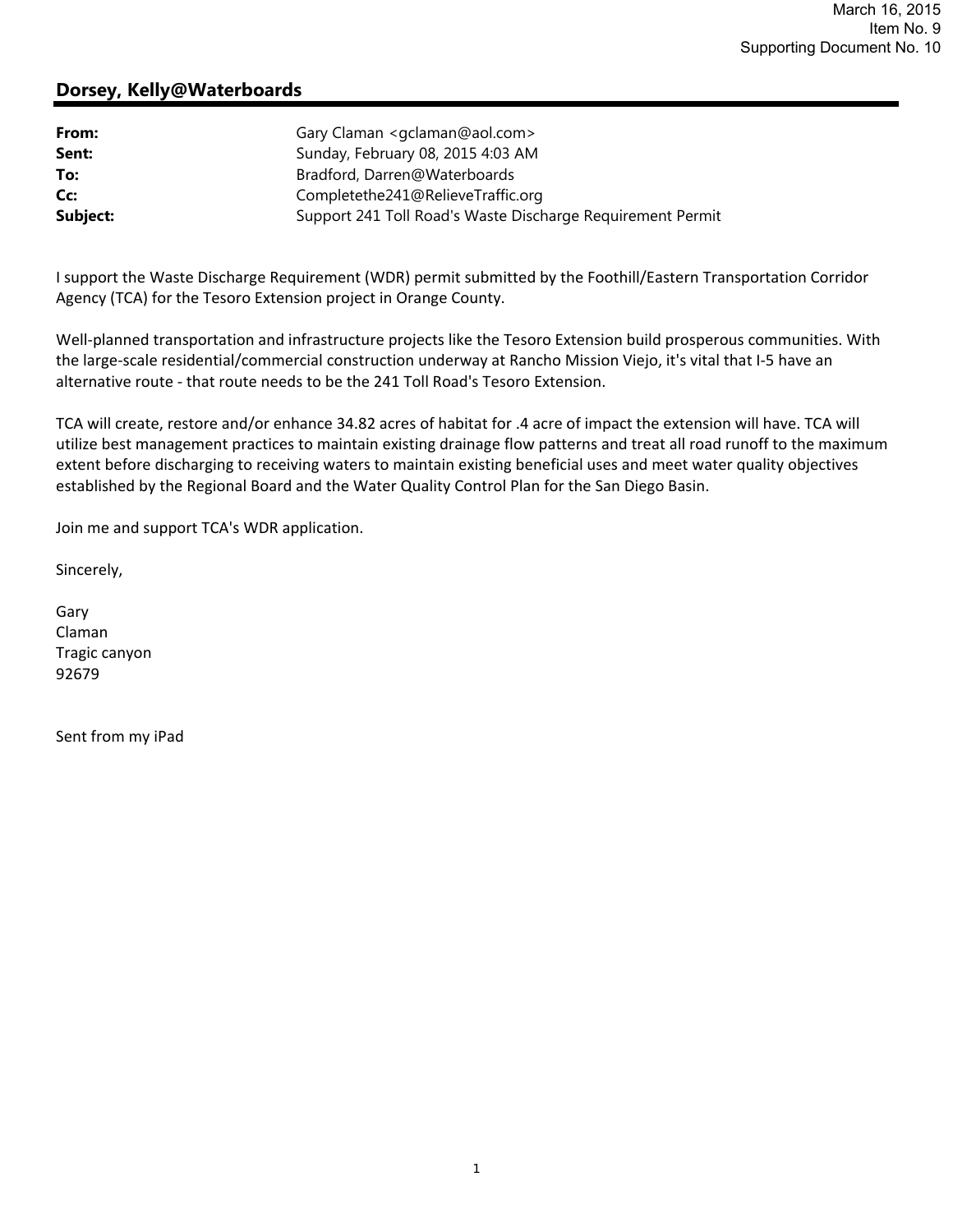## **Dorsey, Kelly@Waterboards**

| From:    | Jerry L. Osborn <ozzieman57@gmail.com></ozzieman57@gmail.com> |
|----------|---------------------------------------------------------------|
| Sent:    | Sunday, February 15, 2015 7:23 AM                             |
| To:      | Bradford, Darren@Waterboards                                  |
| Cc:      | Completethe241@RelieveTraffic.org                             |
| Subject: | Support 241 Toll Road's Waste Discharge Requirement Permit    |

I support the Waste Discharge Requirement (WDR) permit submitted by the Foothill/Eastern Transportation Corridor Agency (TCA) for the Tesoro Extension project in Orange County.

Well-planned transportation and infrastructure projects like the Tesoro Extension build prosperous communities. With the large-scale residential/commercial construction underway at Rancho Mission Viejo, it's vital that I-5 have an alternative route - that route needs to be the 241 Toll Road's Tesoro Extension.

TCA will create, restore and/or enhance 34.82 acres of habitat for .4 acre of impact the extension will have. TCA will utilize best management practices to maintain existing drainage flow patterns and treat all road runoff to the maximum extent before discharging to receiving waters to maintain existing beneficial uses and meet water quality objectives established by the Regional Board and the Water Quality Control Plan for the San Diego Basin.

Join me and support TCA's WDR application.

Sincerely,

Jerry Osborn Fallbrook 92028